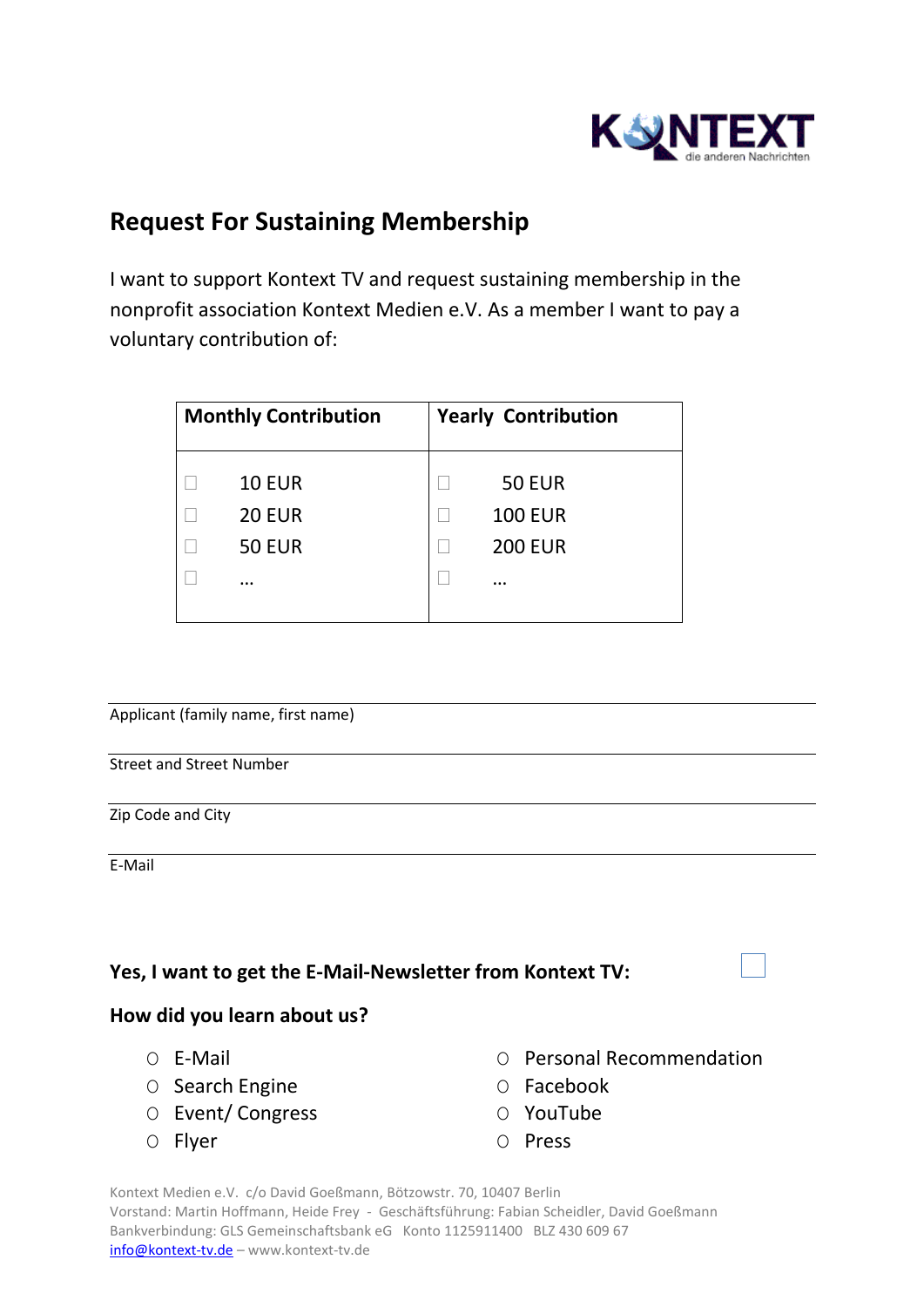| Other<br>∩             | $\circ$<br>$\ddotsc$ | <b>UNTEXT</b><br>die anderen Nachrichten |
|------------------------|----------------------|------------------------------------------|
| <b>Form of Payment</b> |                      |                                          |
| Direct Debit           | Transfer             |                                          |

## **Direct Debit**

I authorize Kontext Medien e.V. to debit the above mentioned amount from my bank account for the duration of my sustaining membership:

| <b>Bank</b>                                          |
|------------------------------------------------------|
| <b>BIC</b>                                           |
| <b>IBAN</b>                                          |
| Owner of account (if deviating)                      |
| Start of membership                                  |
| Date and signature sustaining member / account owner |
| <b>Transfer</b>                                      |
| <b>GLS Gemeinschaftsbank eG</b>                      |
| <b>Bank</b>                                          |
| <b>GENODEM1GLS</b>                                   |
| <b>BIC</b>                                           |
| DE13430609671125911400                               |
| <b>IBAN</b>                                          |
| Kontext Medien e.V.                                  |
| Kontoinhaber                                         |